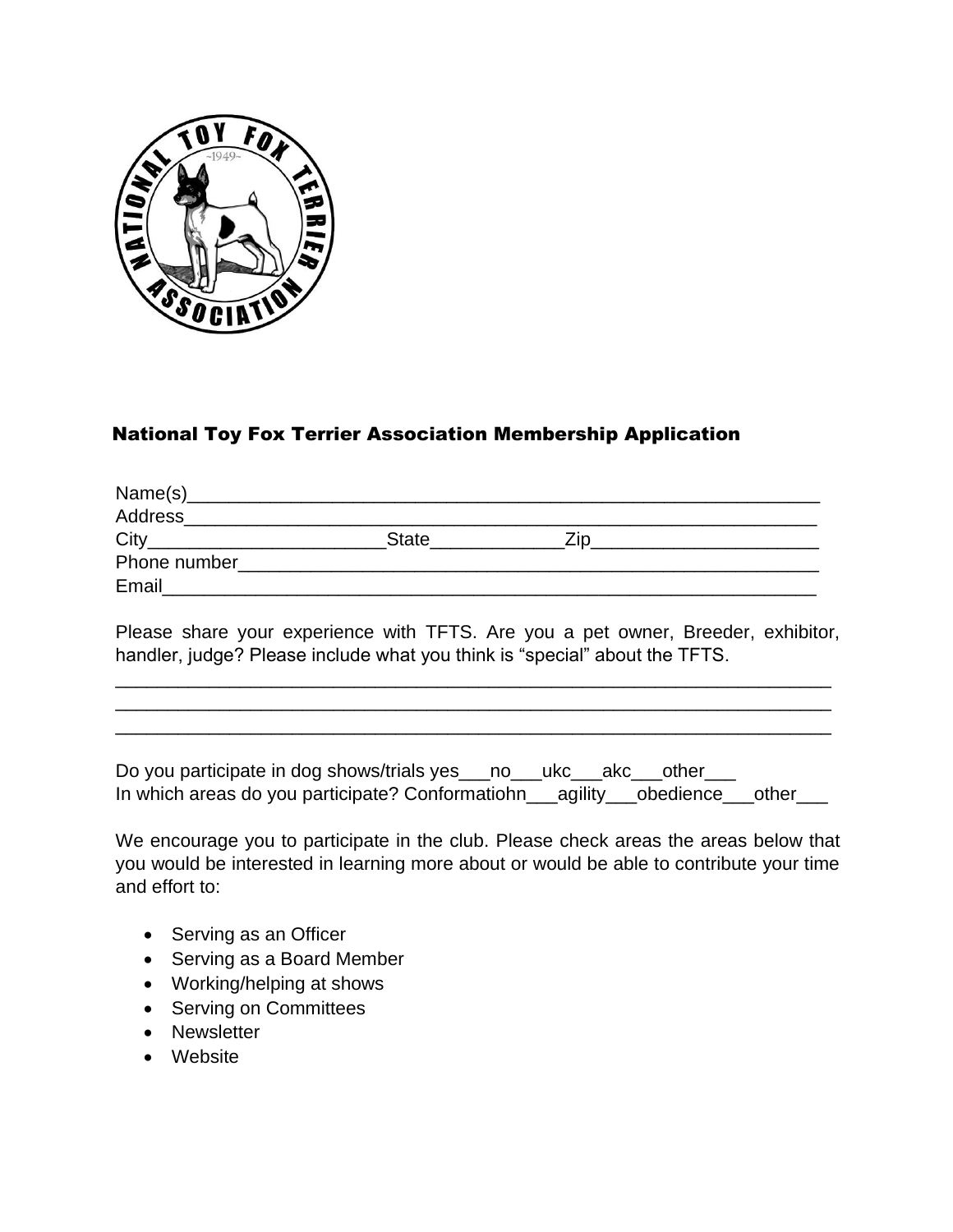The following Memberships are offered.

**Associate Membership.** Associate members shall have access to the members-only section of the NTFTA website, the members only Facebook Group, the membership newsletter, and regular updates from the Board. This level of membership shall be a non-voting membership and shall not be eligible to hold elected positions on the Board. Annual membership dues of \$10 shall be required for this level of membership. This level of membership shall be open to all members of the public over the age of 18 who are interested in supporting the Toy Fox Terrier and learning more about the breed.

**General Membership.** General members shall have access to the membersonly section of the NTFTA website, the members-only Facebook Group, the membership newsletter, and regular updates from the Board. General members shall have one vote to be used in the election of Board members and on all other matters brought before the membership, excluding breed standards. General members shall be eligible to hold office on the Board. Annual membership dues of \$25 shall be required for this level of membership. This level of membership shall be open to all members of the public over the age of 18 who are interested in supporting the Toy Fox Terrier and learning more about the breed.

**Breeder/Exhibitor Membership.** Breeder/Exhibitor members shall have access to the members-only section of the NTFTA website, the members-only Facebook Group, the membership newsletter, regular updates from the Board, and shall have the privilege of having their breeder information listed on the official NTFTA website. Breeder/Exhibitor members shall have one vote to be used in the election of Board members and on all other matters brought before the membership, including breed standards. Breeder/Exhibitor members shall be eligible to hold office on the Board. Annual membership dues of \$35 shall be required for this level of membership. This level of membership shall be open to those who have bred a minimum of 3 litters of Toy Fox Terriers in their lifetime or have handled, exhibited, or judged a combined total of at least 3 years. Individuals must submit a written application stating their qualifications to the Board of the NTFTA, which shall vote to accept or deny each application.

**Junior Membership.** Junior members shall have access to the members-only section of the NTFTA website, the members-only Facebook Group, the membership newsletter, and regular updates from the Board. This level of membership shall be a non-voting membership and shall not be eligible to hold elected positions on the Board but shall be eligible to compete for annual trophies or awards offered by or through the National. There shall be no required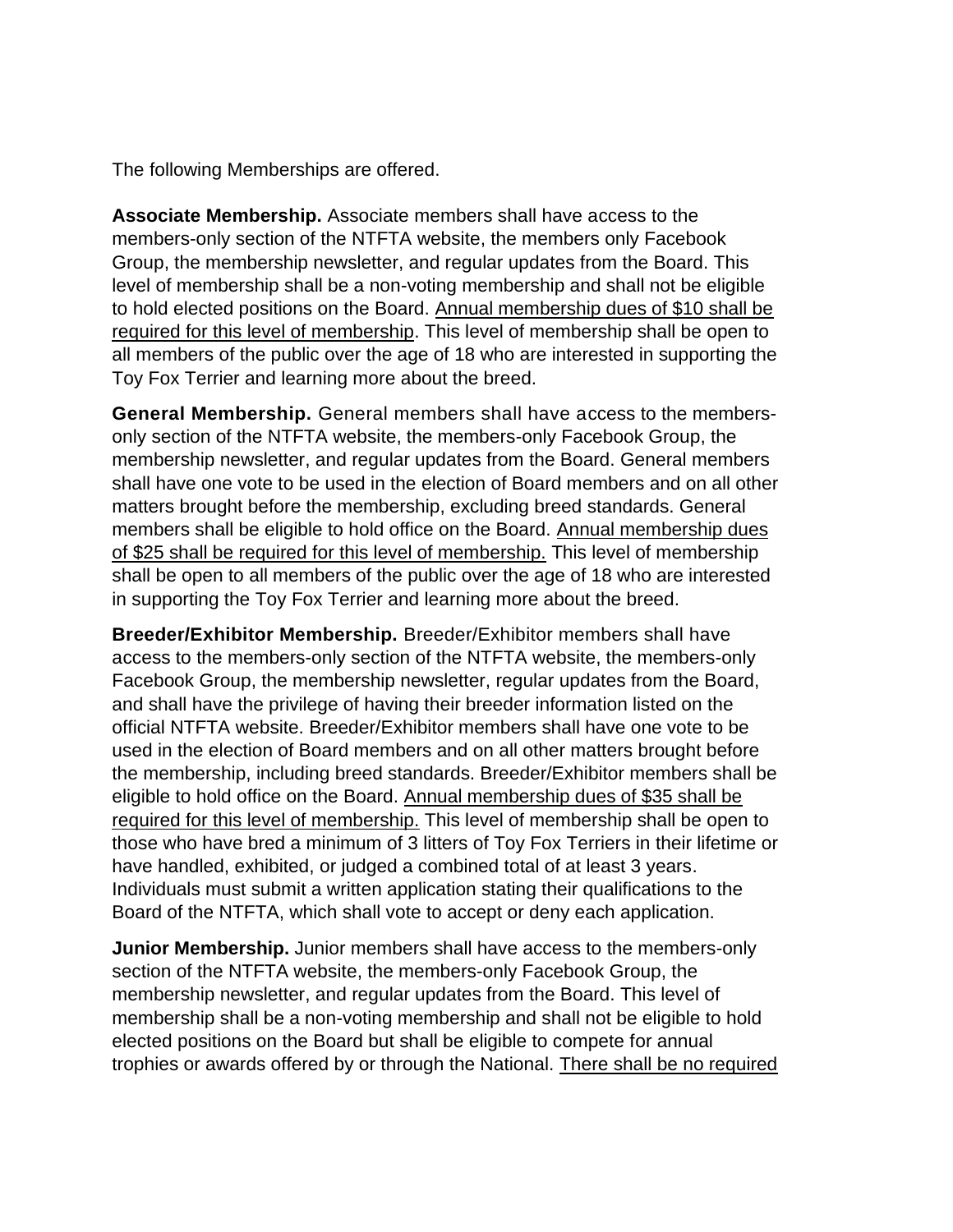annual membership dues for Junior Membership. This level of membership shall be open to all members of the public ages 5-17, inclusive.

**Family/Household Membership.** If a member of a family or household holds a Breeder/Exhibitor Membership or a General Membership, one additional member of that family or household may share this membership, subject to the approval of the Board. Additional annual membership dues of \$10 shall be required for such membership. Only one member of that family or household may hold office at any one time. Each member shall have one vote, which shall be exercised according to the level of membership shared by both members of the family or household.

- Associate Member \$10
- General Member \$25
- Breeder/Exhibitor \$35
- Junior Member \$0
- Family/Household Member \$10 additional

This form must include an affirmation that the applicant will abide by the Constitution, Bylaws, and Code of Ethics of the National and the rules and regulations of the United Kennel Club. Prospective members shall submit this form and an accompanying payment sufficient to cover their annual dues to the National Membership Secretary.

\*I agree to abide by the Constitution, Bylaws, and Code of Ethics of the NTFTA and the rules and regulations of the United Kennel Club.

\_\_\_\_\_\_\_\_\_\_\_\_\_\_\_\_\_\_\_\_\_\_\_\_\_\_\_\_\_\_\_\_\_\_\_\_\_\_\_\_\_\_\_\_\_\_\_\_\_\_\_\_\_\_\_\_\_\_\_\_\_\_\_\_\_\_\_\_\_\_

\_\_\_\_\_\_\_\_\_\_\_\_\_\_\_\_\_\_\_\_\_\_\_\_\_\_\_\_\_\_\_\_\_\_\_\_\_\_\_\_\_\_\_\_\_\_\_\_\_\_\_\_\_\_\_\_\_\_\_\_\_\_\_\_\_\_\_\_\_\_

Signed and dated above.

Name of the NTFTA Member that is sponsoring new member(s)

**BREEDER/EXHIBITOR QUALIFICATIONS** This level of membership shall be open to those who have bred a minimum of 3 litters of Toy Fox Terriers in their lifetime or have handled, exhibited, or judged UKC Toy Fox Terriers a combined total of at least 3 years. Individuals must submit a written application stating their qualifications below.

Breeder/Exhibitor Qualifications:

| date | UKC TFT litter number/exhibited/judged |  |
|------|----------------------------------------|--|
|      |                                        |  |
|      |                                        |  |
|      |                                        |  |
|      |                                        |  |